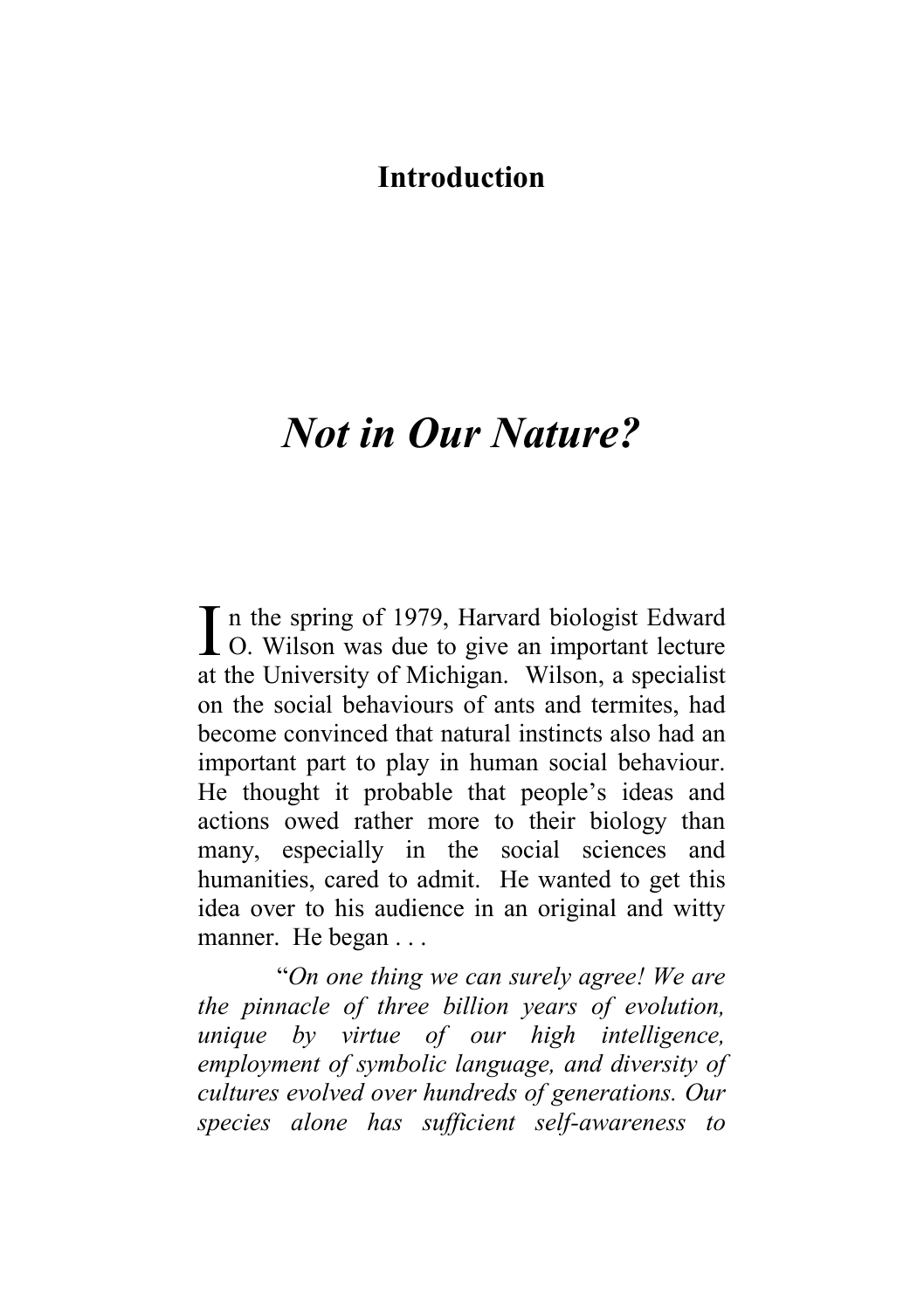*perceive history and the meaning of personal mortality. Having largely escaped the sovereignty of our genes, we now base social organization mostly or entirely upon culture. Our universities disseminate knowledge from the three great branches of learning: the natural sciences, the social sciences, and the termitities. Since our ancestors, the macrotermitine termites, achieved ten-kilogram weight and larger brains during their rapid evolution through the late Tertiary Period, and learned to write with pheromone script, termitistic scholarship has refined ethical philosophy. It is now possible to express the deontological imperatives of moral behaviour with precision. These imperatives are mostly self-evident and universal. They are very essence of termitity. They include the love of darkness…; the centrality of the colony life amidst a richness of war and trade among colonies; the sanctity of the physiological caste system; the evil of personal reproduction by worker castes; the mystery of deep love for reproductive siblings, which turns to hatred the instant they mate; rejection of the evil of personal rights; the infinite aesthetic pleasures of pheromonal song; the aesthetic pleasure of eating from nestmates' anuses after the shedding of the skin; the joy of cannibalism and surrender of the body for consumption when sick or injured (it is more blessed to be eaten than to eat); and much*  $more$ <sup>1</sup>

Wilson's introduction certainly grabbed the audience's attention. But he was also making a serious point, for just like his intelligent termites,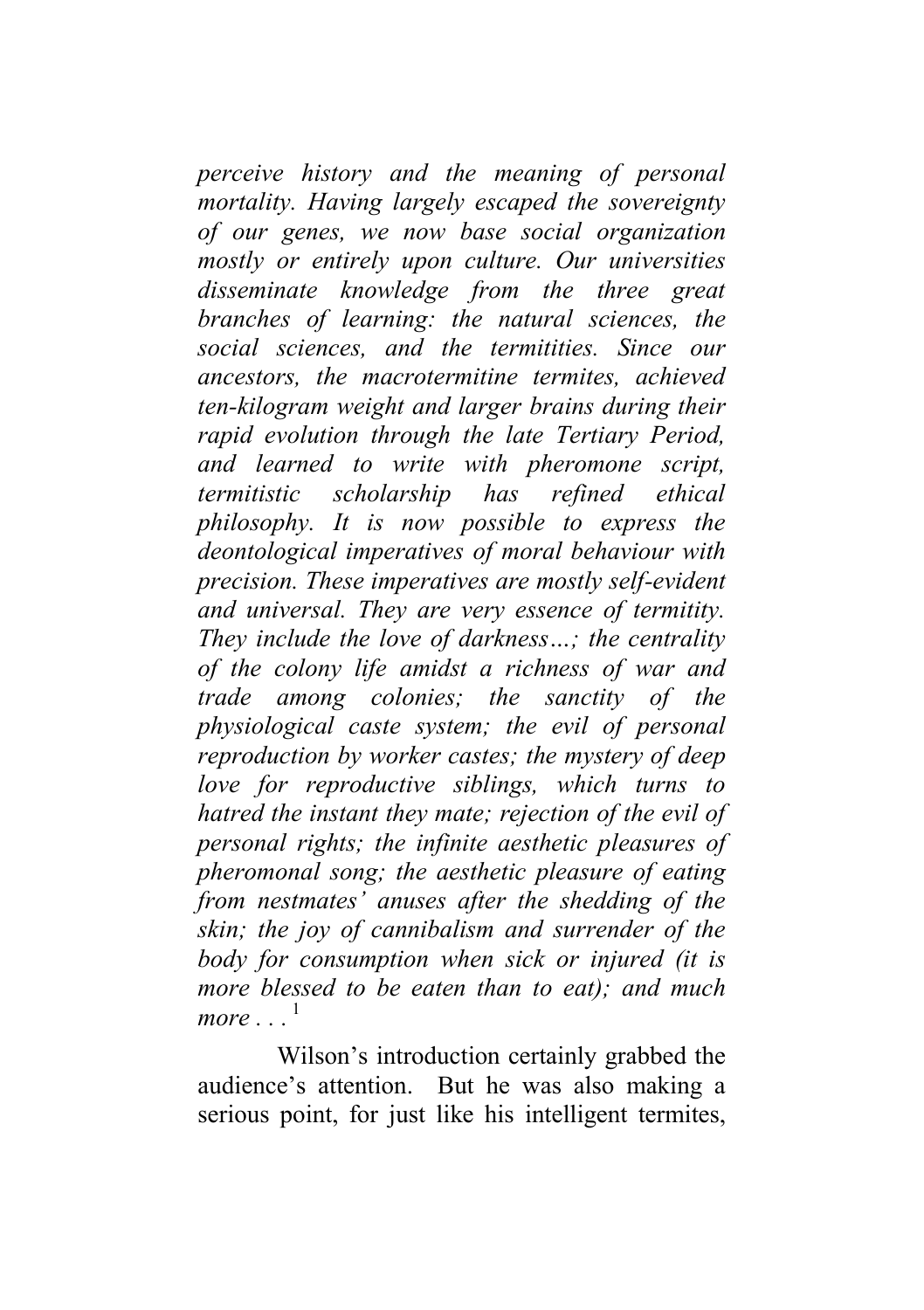we humans too assume our thoughts and behaviours are the creations of our reasoning minds. Biology is for other species, we can do better. As self aware thinking beings we feel the need to rebel against the cold authority of evolutionary processes. Our likes and dislikes, our moral choices, our behaviours in the social sphere, we prefer to think of them all as subject to our conscious control.

A defining characteristic of modern political and social debate in particular has been an almost complete reliance on nurture rather than nature as *the* explanatory factor in human affairs. This is because, in theory at least, nurture is open to our intervention, whereas nature is a bit trickier. Because of this we prefer to view our social problems as the creations of societal forces, rather than the more intractable products of our biology:

- '*Jake has really done well in his job, unlike his friend Jimmy. Jimmy's disrupted childhood obviously took its toll.*'
- '*Why is Sophie so shy but Sue so sociable and outgoing? Was Sophie bullied at school?*'
- '*Women fail to get the top jobs because society erects a glass ceiling above them.*'
- '*Flo gained an 'A' in maths but Liam only managed an 'F'; Liam's mates must have lead him astray.*'
- '*Why are Americans so rich but Africans so poor? It must be exploitation.*'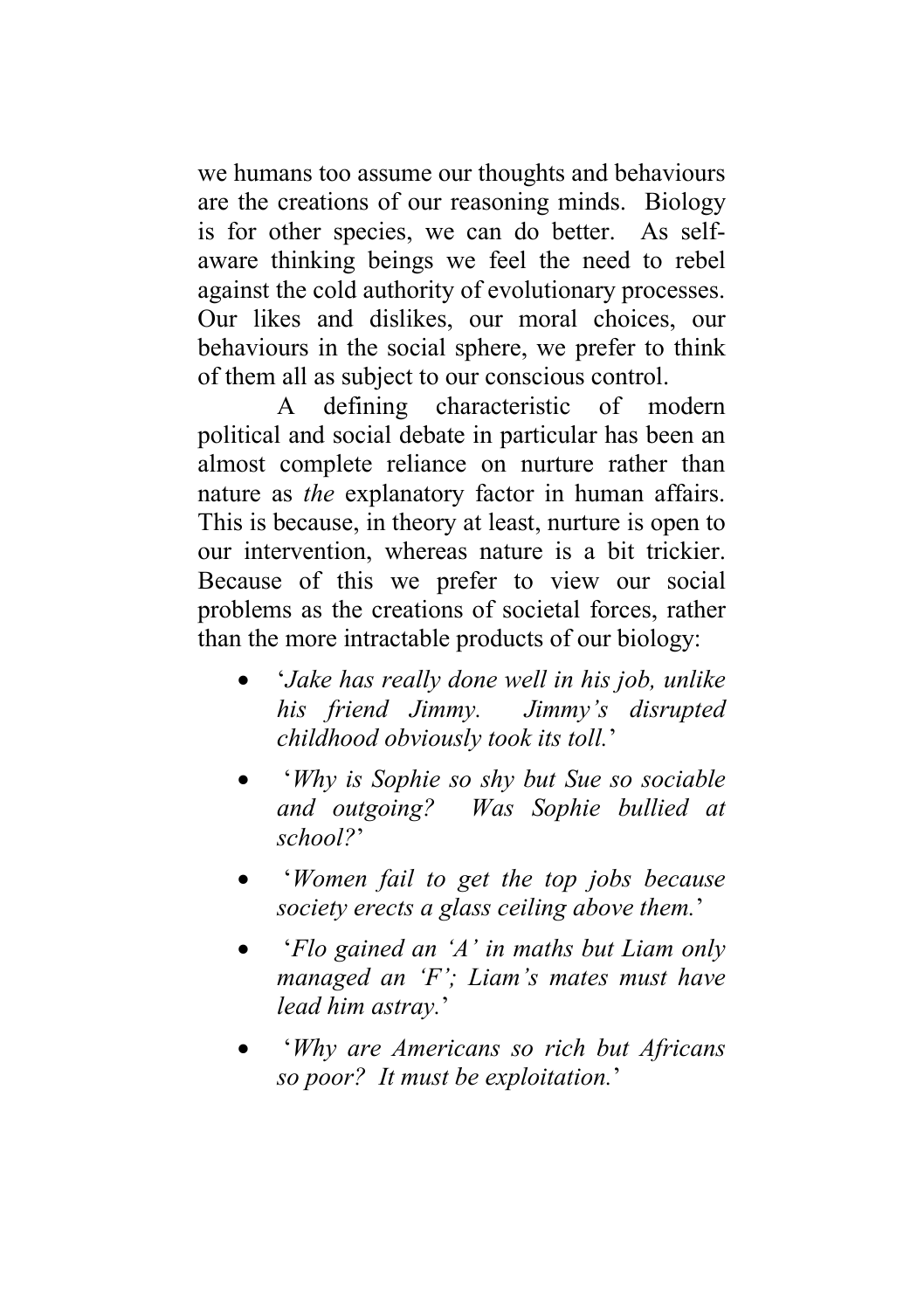In today's world, problems such as these are almost always seen as sociological in nature; the results of dysfunctional social environments, of difficult personal histories or of conflicting cultural practices. If speculation on innate factors does arise, then conversation quickly becomes awkward and uneasy. '*Don't get me wrong, I'm not saying we can't do anything about people with criminal tendencies*.' Deviation from the sociological default is slapped down with cries of '*biological determinism*', or worse. Intelligent discussion presumes and media debate demands that nurture rather than nature has moulded our patterns of thought and of behaviour.

And following directly on from this comes the great managerial assumption that social action can change the world to order. Modern man can remodel himself as if he were made of play-dough. Any individual, any corporate or bureaucratic body can achieve their targets in life given the right training, enough resources (money), and a sufficiently weighty policy document. '*Education education education*' is the cry of the politician who seeks to build his utopia. The modern managerial state allows us to imagine ourselves masters of our destiny and it's all so convenient and comforting. We have risen above mere nature. Governments, civil servants, commercial companies, NGOs, the UN and the European Union, all now worship at the shrine to social engineering.

In recent times this creed of social determinism has often seemed to aspire to the status of a religion, and one moreover that can brook no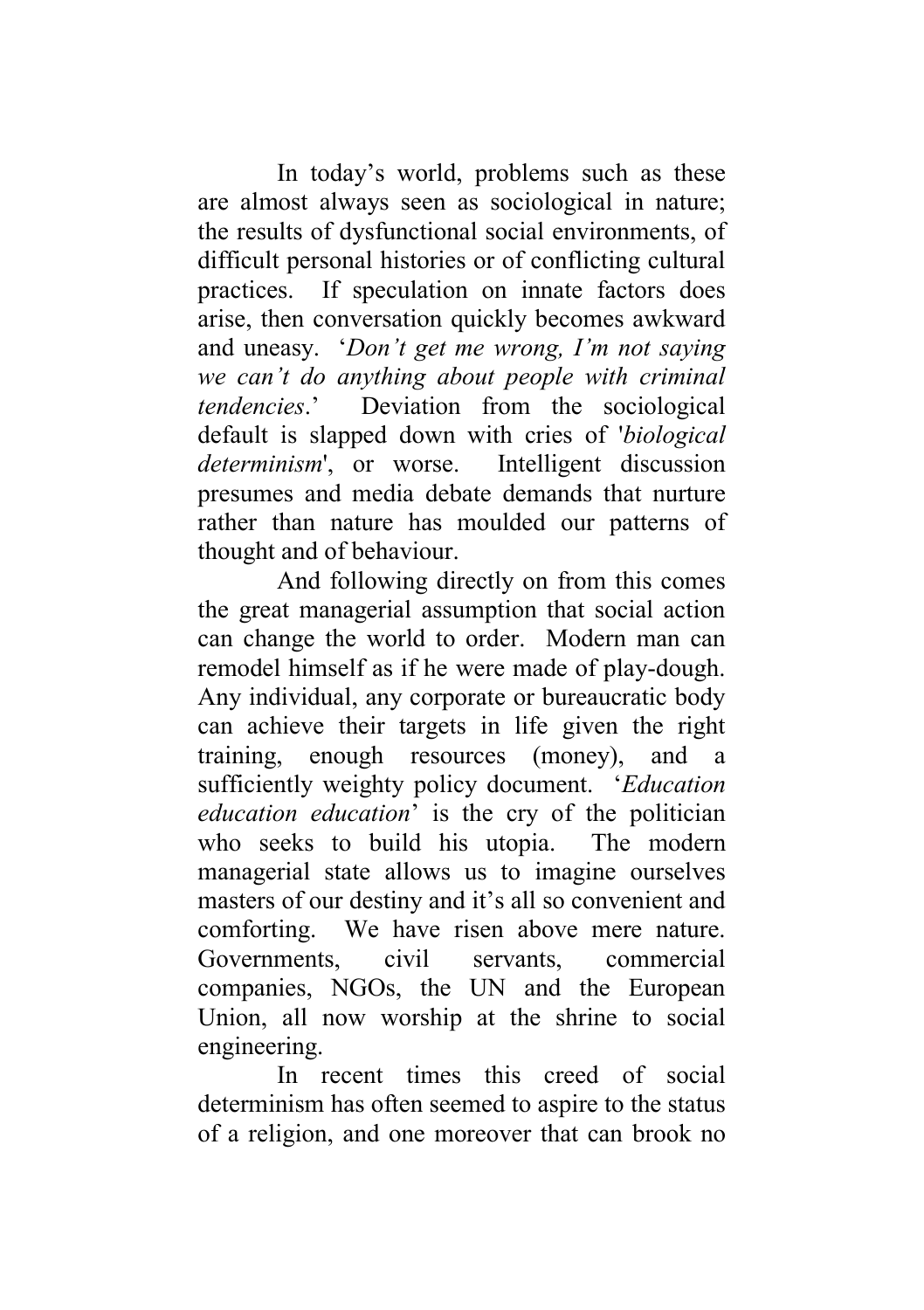opposition. '*You think Liam's low maths score comes from his genes? That's a real counsel of despair*'. An underlying theme of this book is that the last half-century's love affair with social determinism as the sole explanatory factor in human affairs has been horribly misguided. It has no basis in science but is simply an article of faith. It is at best detrimental to and at worst disastrous for the future of our species.

In this book we shall be looking at similarities and differences of race in particular - a taboo subject if ever there was one. But our aim is to produce neither a list of human universals, nor some systematic catalogue of racial variations. That is for others to do. Rather, it is an attempt to loosen up the dialogue; to allow a little fresh air into a debating chamber which in recent times has produced such a fog of worthy obfuscation. In the typical sociological explanation of individual or group differences there is no room for any biological element. For it is not only Christian fundamentalists who seek to deny that *Homo sapiens* is a product of natural evolution, many social scientists do so as well. The only difference is that the former proclaim their denial openly whilst the latter do so by implication and omission.

But although things have been this way since about the 1960s, it was not always so. For most of recorded history, innate human differences between individuals were recognised and accepted as a reality. Some people were said to be constitutionally lazy, others rather more conscientious. There were the good and the bad,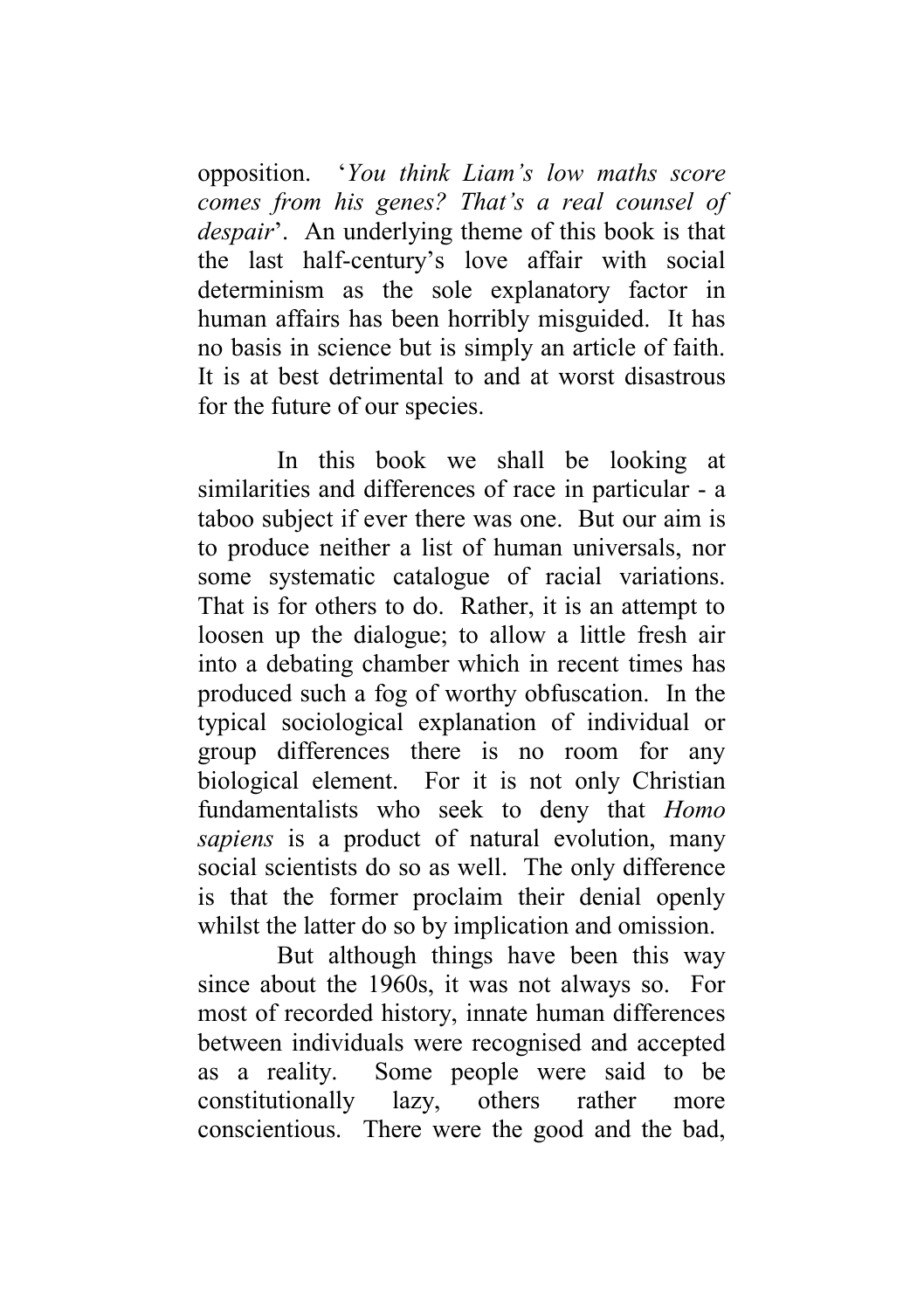the miserly and the generous, the morally strong and the incurably feckless. People in previous generations were not afraid to use these terms. Men and women too were seen as having differing natures just like their counterparts in the animal kingdom where bulls behaved differently to cows, mares to stallions and cockerels to hens. Each pair were partners, leading differing but complementary lives, and each species benefited from its own unique pattern of sexual duality.

Until the 1960s it was also generally acknowledged that the various races of mankind behaved in different ways according to their inherited natures. True our forebears often got it wrong, and yes the modern science of evolution and genetics was not there to provide an explanation, but common sense did a pretty good job – '*it's all in the blood*'. After the 1960s, intellectual fashion became increasingly hooked on the idea that none of it was in the blood – it was all in the mission statement instead.

Now in the first decades of the twenty-first century we are beginning to understand some of the complex genetics behind our varied patterns of behaviour. Common sense alone therefore suggests it is time to prepare ourselves for what our DNA is beginning to reveal. Unfortunately many in politics, in the media and in academic and cultural life are reluctant to tread this path. And ironically it is often their very gifts of intellect which are holding them back. For whilst intellect demands the unfettered right to roam, simpler minds are often more content following the paths carved out by nature.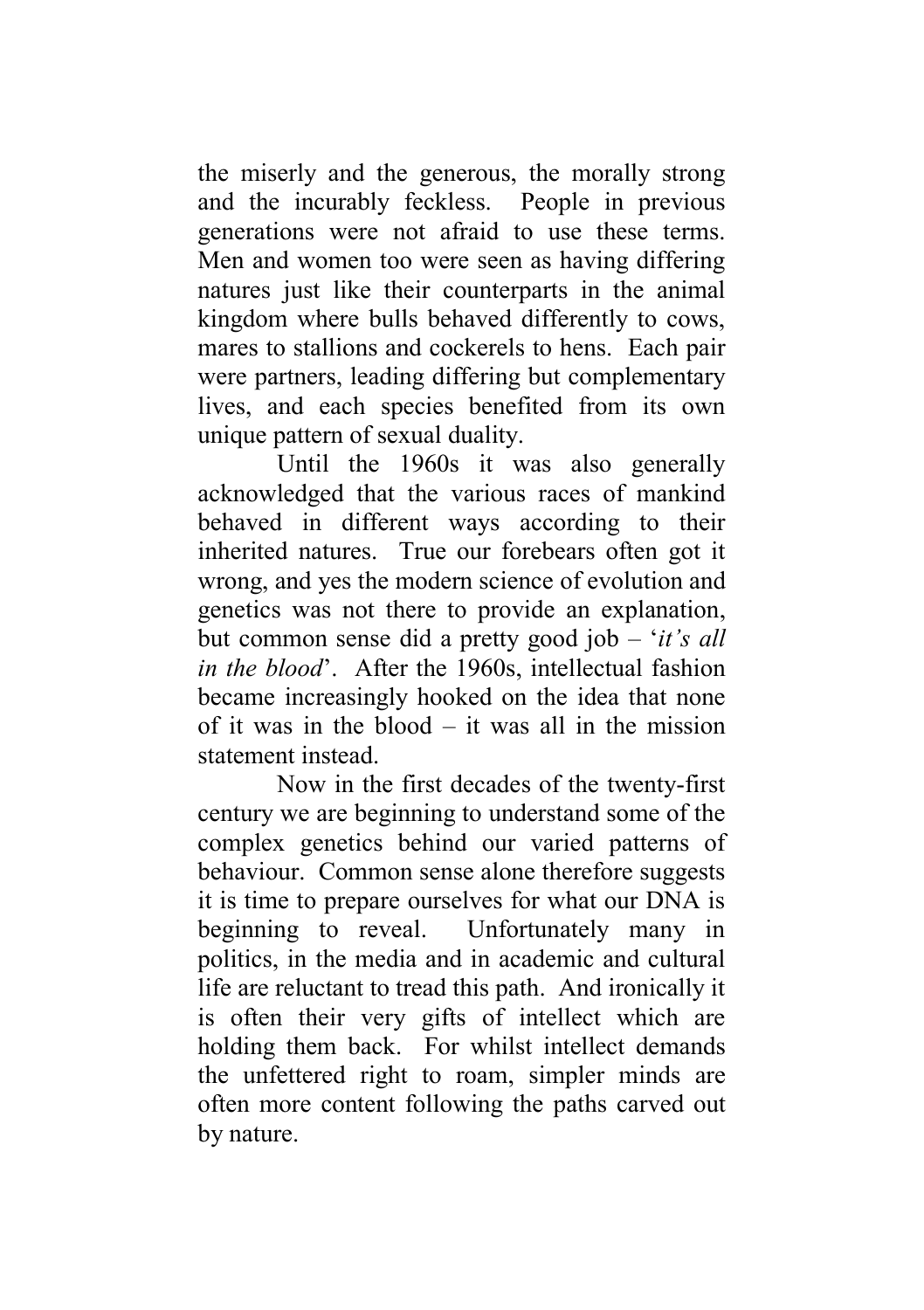But science moves on, and today an increasing number of academics who have some inkling of the genetic discoveries to come, live in a sort of intellectual dread of just what these revelations might be. And it is a real irony that during the last half century while the biological sciences had been moving so rapidly ahead, social and political thinkers and policy makers had been galloping so fast in the opposite direction. Increasingly they have taken refuge in a worthy never-never land where all are possessed of the same potential and all are born 'equal', the empty brain of the newborn child eagerly awaiting impregnation with the good-citizen software of the modern managerial state.

As a species we need to show a little more humility in the face of the natural world. We need to acknowledge that under a thin veneer of civilisation, we too are simply the products of evolution. We should recognise and acknowledge that evolutionary processes are just as capable of creating group variation in man as they have been in so many other species. To help us understand some of the social and political differences which exist between nations today, we should try to learn something of the biologically inherited differences between them. Rational understanding rather than pious ignorance would be a far better bequest to our children.

In Chapter 1 our starting point is the concept of human equality, since this underlies so much social and political discussion. What does

 $\overline{\phantom{a}}$  , we can also the contract of  $\overline{\phantom{a}}$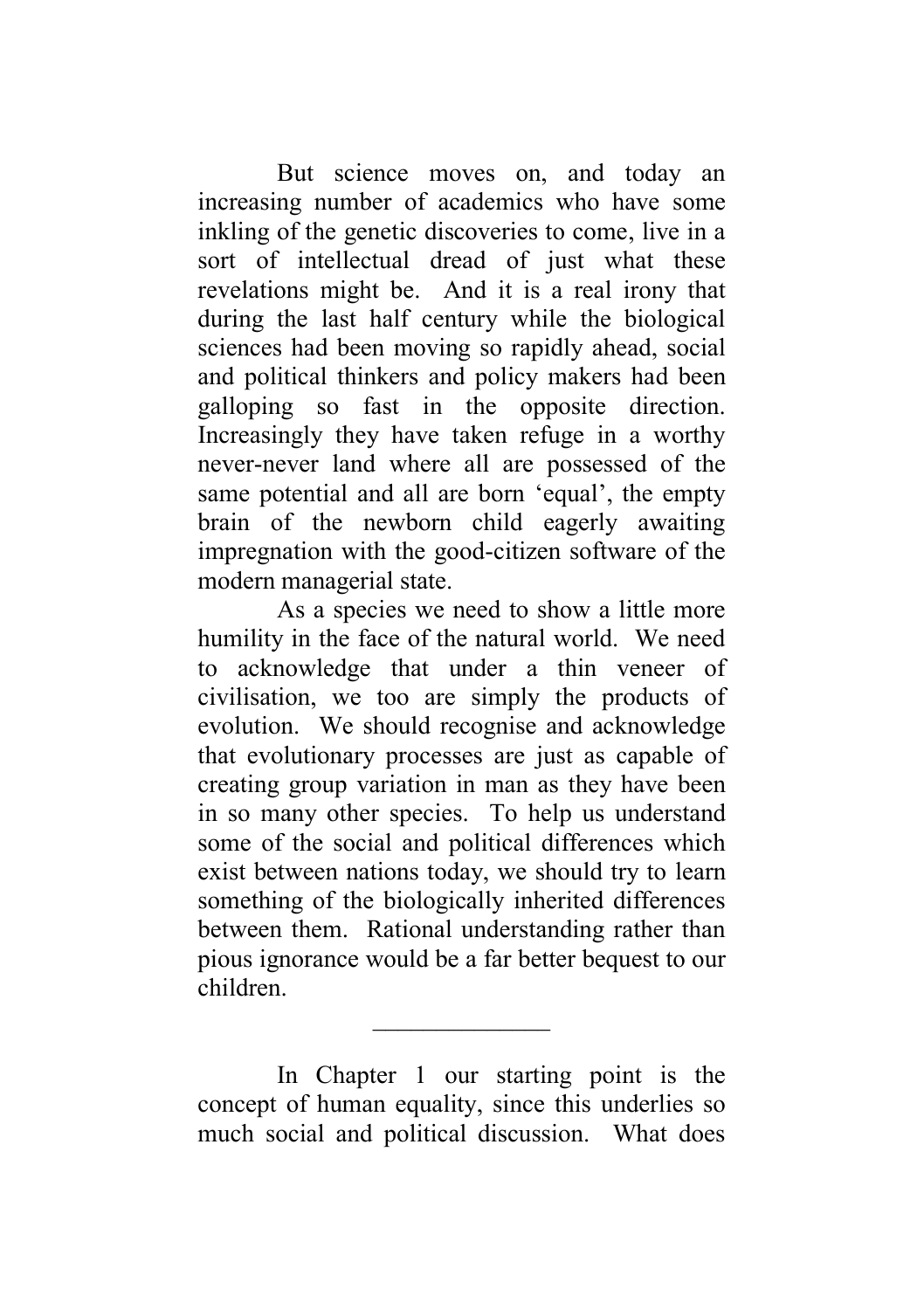the word 'equalit*y*' actually mean in the social context, and more importantly perhaps what does it not mean? Chapter 2 looks at genetic influences on the species as a whole, and on the behaviour of individuals. It also considers what is meant by differences between groups. Chapter 3 includes an introduction to the processes of evolution and examines the evidence for racial variation in species other than man. Chapter 4 is concerned specifically with human evolution over its tens of thousands of years, including influences on the evolution of racial variation. Chapter 5 considers medicine and race, and the rapidly expanding use of DNA analysis in genealogy. It concludes by asking whether human races are still evolving. Chapter 6 looks at a selection of modern studies reporting on human racial variation. Chapter 7 suggests three underlying processes which may help to explain racial behaviour, and Chapter 8 shows how the concept of race can provide students of human affairs with a powerful explanatory tool. The Conclusion looks at parallels between ideas of creationism and the concept of equality. It goes on to argue that scientific method provides the only rational approach to an understanding racial difference, and concludes with a final challenge to those who still believe '*we are all the same under the skin*'.

Notes and references are given at the end of each chapter.

 $\overline{\phantom{a}}$  , we can also the contract of  $\overline{\phantom{a}}$